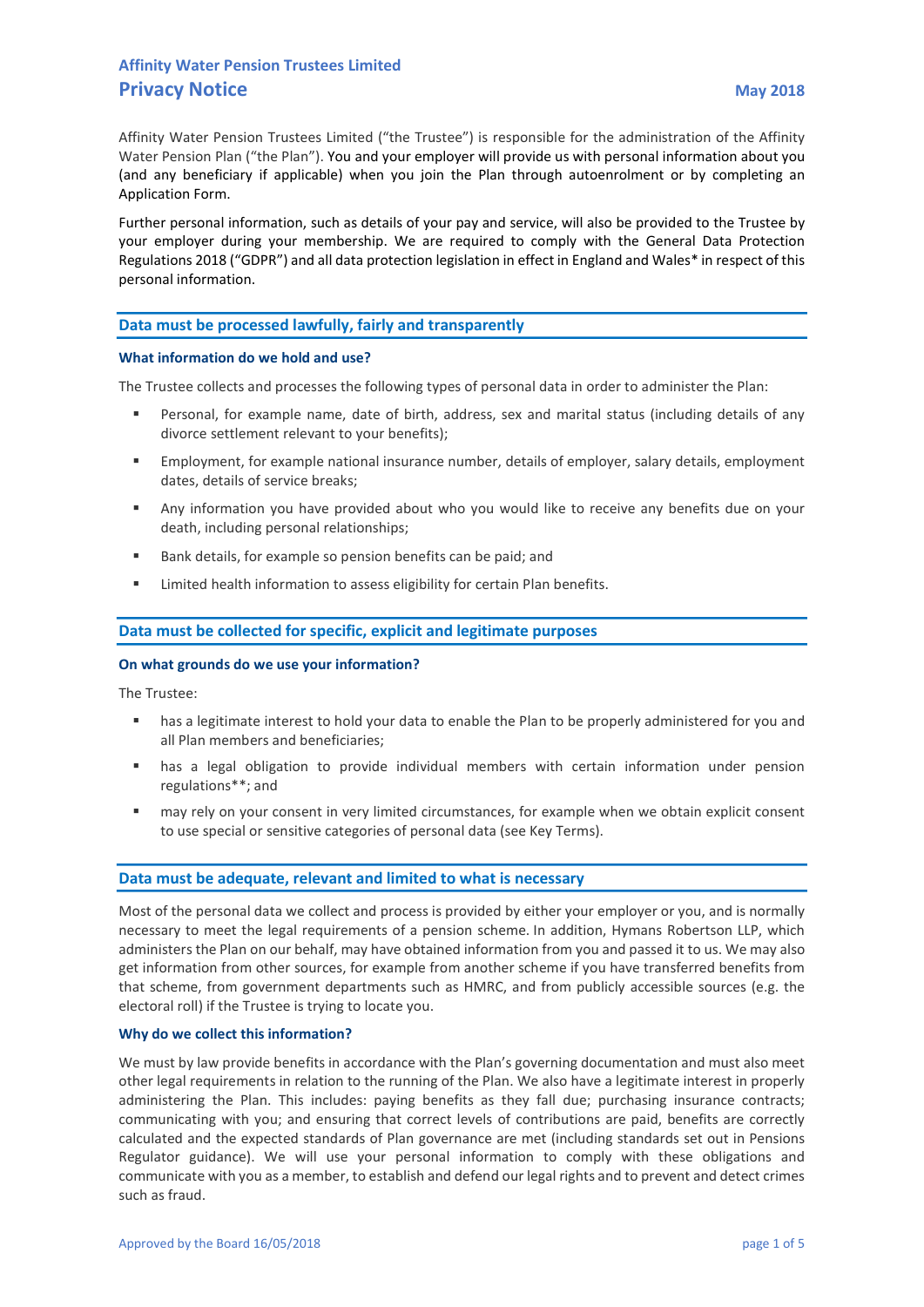We will only process data where it is relevant and necessary. When we need to use information about your health (or other very personal information), we may ask for your consent. However, sometimes there may be reasons of public interest or law which enable us to use this information without consent, and we will do so where that is necessary to run the Plan in a sensible way. Where any data collected is not mandatory and is provided to us on a voluntary basis, we will inform you that you have a choice as to whether to provide this. This may affect what we can do for you, unless we have another lawful reason for using your information.

Pension scheme administration is a highly complex process and it is not possible to describe all that is involved here, but if you have any questions about the uses to which this information may be put, please contact the Plan administrators, Hymans Robertson LLP ("Hymans") as shown below.

# Who do we share your information with?

We will share your information with the Plan's administrators and professional advisors. When providing administration services to the Plan, Hymans acts as a data processor and processes member data on behalf of the Trustee.

Hymans also provides actuarial, investment and consultancy services, such as advice and analytics, to the Trustee, including through the Scheme Actuary. When providing actuarial services, the Scheme Actuary and Hymans act as joint data controllers with the Trustee. For more information on these roles, please visit:

# https://www.hymans.co.uk/media/uploads/How\_Hymans\_Robertson\_uses\_your\_personal\_data.pdf

Your data will also be shared with Club Vita LLP, who provide longevity (life expectancy) analytics and related information to help us manage the Plan's liabilities. Hymans (and Club Vita LLP) may appoint service providers or sub-processors to help in the provision of their services. For details, please visit:

# www.hymans.co.uk/information/trust-centre

The table below explains the reasons for sharing your data with the Plan's advisers. We may also share your data with other Plan advisers not listed below where it is necessary for us to properly administer your benefits under the Plan. If your benefits are transferred to another scheme, we will also need to provide the administrators of that scheme with information about you.

| Type of service/adviser                     | <b>Name</b>                              | <b>Reasons for sharing data</b>                                                                                                                                                                                                                                                       |
|---------------------------------------------|------------------------------------------|---------------------------------------------------------------------------------------------------------------------------------------------------------------------------------------------------------------------------------------------------------------------------------------|
| <b>Scheme Actuary and</b><br>Administrators | <b>Hymans Robertson</b>                  | To calculate the value of the Plan's assets and liabilities,<br>to set employer contribution rates and to facilitate the<br>creation and maintenance of individual member's<br>pension payments.                                                                                      |
| <b>Regulatory Bodies</b>                    | The Pensions<br>Regulator<br><b>HMRC</b> | To ensure the Plan is properly governed and that<br>members' funds are protected<br>To enable the Trustee to meet all HMRC regulations<br>and to check compliance with maximum benefit limits<br>or in connection with any transfer of entitlements to or<br>from such an arrangement |
| <b>Auditors</b>                             | <b>KPMG</b>                              | To provide an external audit of data quality and<br>integrity to comply with legislation on the accuracy of<br>member data                                                                                                                                                            |
| <b>Member Communications</b>                | <b>Hymans Robertson</b>                  | To facilitate the print and delivery of, for example,<br><b>Benefit</b><br>Statements,<br>Guided<br>annual<br>Outcome<br>statements                                                                                                                                                   |
| <b>Transfers out of the Plan</b>            | Another pension<br>provider              | To effect the transfer out of the Plan to another<br>pension scheme once a member has stopped working<br>for a Plan employer, which may include the transfer of<br>employment of members under TUPE                                                                                   |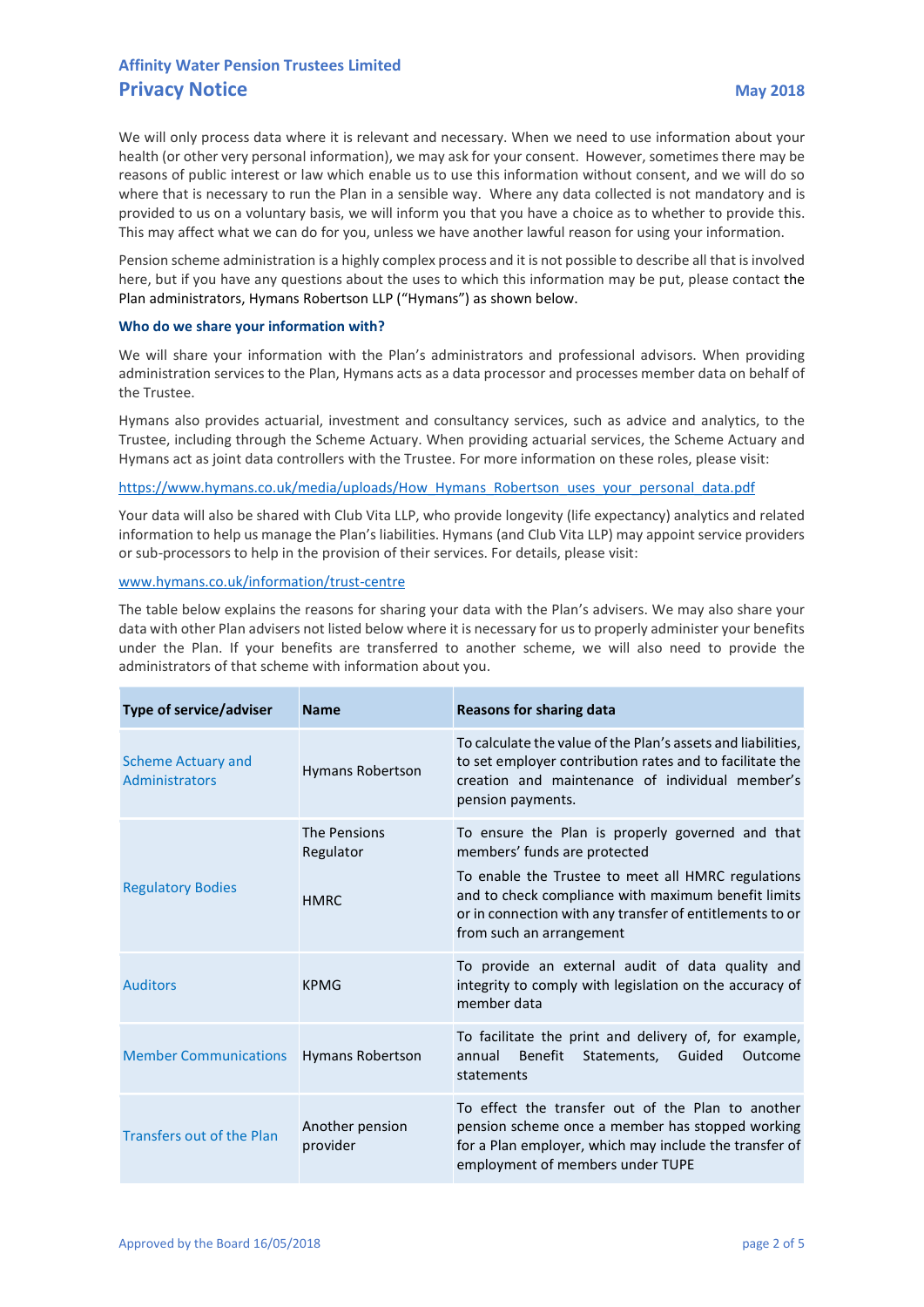Some of the people mentioned above just use your personal information in accordance with our instructions. However, others may make their own decisions about the way they use this information to provide their services, perform their functions, or comply with their regulatory requirements. In such a case, they have responsibilities as data controllers in their own right. This means that they are subject to the same legal obligations as us in relation to your information, and the rights you have in relation to your information apply to them, too.

If you want any more information from any of the people who receive your personal information from us, or to exercise any rights in relation to the information they hold, please contact the Company Secretary and we will put you in touch with them.

# Data must only be kept for as long as necessary

# How long do we store your information?

Data will be kept for your lifetime plus 20 years (or the lifetime of your beneficiary plus 20 years where relevant). This will allow the Trustee to assist you (and your beneficiary) to answer any queries or complaints.

# Data must be kept secure

# How is your data kept safe?

The Trustee's policy is that personal data will be securely archived, accessible only by a restricted group of authorised persons. We will also comply with our Data Protection policy published on pensionsWEB. Some of the people we share your information with may process it overseas. This means that your personal information may on occasion be transferred outside the UK and the European Economic Area. Some countries already provide adequate legal protection for your personal information, but in other countries, additional steps will need to be taken to protect it.

# Data must be accurate

#### What rights do you have?

You have rights to control the information held about you and how it is used. These rights depend upon the grounds upon which your information is collected.

# The right of access

You are entitled to see the information we hold about you and can request a copy from the Company Secretary (contact details below).

#### The right to rectification

If you believe any information we hold about you is incorrect, please email the Company Secretary at pensiontrustee@affinitywater.co.uk and we will amend the information accordingly.

# The right to erasure/ right to be forgotten

You have the right to request the erasure of your personal information, in particular circumstances. Should you wish to discuss this further, please email the Company Secretary.

#### The right to restrict processing\*\*\*

You have the right to request that we restrict how we use your personal data if you have a particular reason for wanting the restriction. Should you wish the Plan to limit how we use your data please email the Company Secretary.

# The right to data portability\*\*\*\*

You have the right to obtain and reuse personal data that you have supplied, for your own purposes. You can move, copy or transfer personal data from our IT environment to another in a safe and secure way. Should you wish to transfer your data please email the Company Secretary.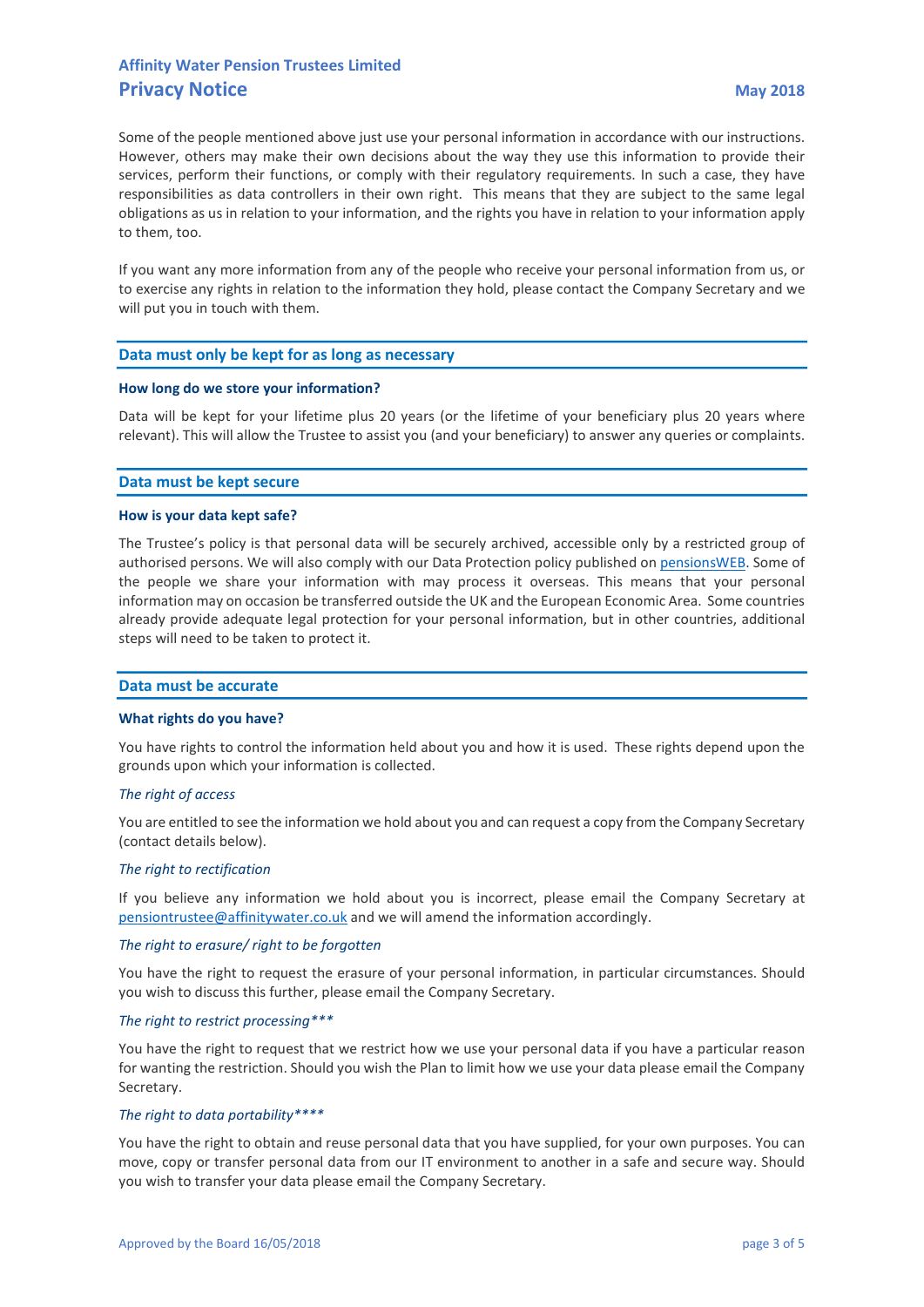# The right to object

You have a right to object to the use of your data for certain actions. For example, you can object to the Plan sharing your data with third parties. Should you exercise your right to object, we will take appropriate steps to ensure your request is complied with. However, it might not limit the information you receive from the Plan, as we are required by law to provide you with certain information or supply certain services.

# Where can I find out more?

If you want to know more about how the Trustee uses your information or your rights, or you have a concern about the way we are collecting or using your personal data, please contact the Company Secretary.

Alternatively, you can contact the Information Commissioner's Office at www.ico.org.uk or call its helpline on 0303 123 1113. The Trustee is registered as a data controller with the Information Commissioner's Office and our registration number Z3603204.

| <b>Affinity Water Pension Trustees Limited</b> | c/o Company Secretary              |
|------------------------------------------------|------------------------------------|
| Tamblin Way, Hatfield AL10 9EZ                 | pensiontrustee@affinitywater.co.uk |
| <b>Member website: pensionsWEB</b>             | www.affinitywaterpensions.co.uk    |
| <b>Hymans Robertson LLP</b>                    | affinity@hymans.co.uk              |
| One London Wall, London EC2Y 5EA               | 0207 082 6182                      |

# And finally …

# KEY TERMS

| <b>Beneficiary</b>                      | if you receive benefits from the Plan, such as a pension or a lump sum, you are a beneficiary                                                                                                                                                                     |
|-----------------------------------------|-------------------------------------------------------------------------------------------------------------------------------------------------------------------------------------------------------------------------------------------------------------------|
| Data Controller                         | a person who decides how and why data is processed                                                                                                                                                                                                                |
| <b>Data Protection</b><br><b>Policy</b> | a policy adopted by the Trustee setting out how we comply with all relevant elements of<br>GDPR and general data protection law                                                                                                                                   |
| Data Subject                            | an identifiable living human being                                                                                                                                                                                                                                |
| <b>Filing System</b>                    | any structured set of personal data which are accessible according to specific criteria                                                                                                                                                                           |
| <b>GDPR</b>                             | the General Data Protection Regulations                                                                                                                                                                                                                           |
| <b>ICO</b>                              | the Information Commissioner's Office, responsible for enforcement of GDPR in the UK                                                                                                                                                                              |
| <b>Personal Data</b>                    | any information relating to a Data Subject                                                                                                                                                                                                                        |
| <b>Privacy Notice</b>                   | information which must be given to Data Subjects about the processing of their personal<br>data                                                                                                                                                                   |
| <b>Processing Data</b>                  | includes collecting, storing, recording, organising, altering, using, disclosing and erasing<br>personal data                                                                                                                                                     |
| Special or<br>'sensitive' Data          | personal data concerning the Data Subject's race, ethnicity, political opinions, religion, trade<br>union membership, sex life, sexual orientation, genetic or biometric data, or criminal<br>convictions where they are relevant to the payment of Plan benefits |